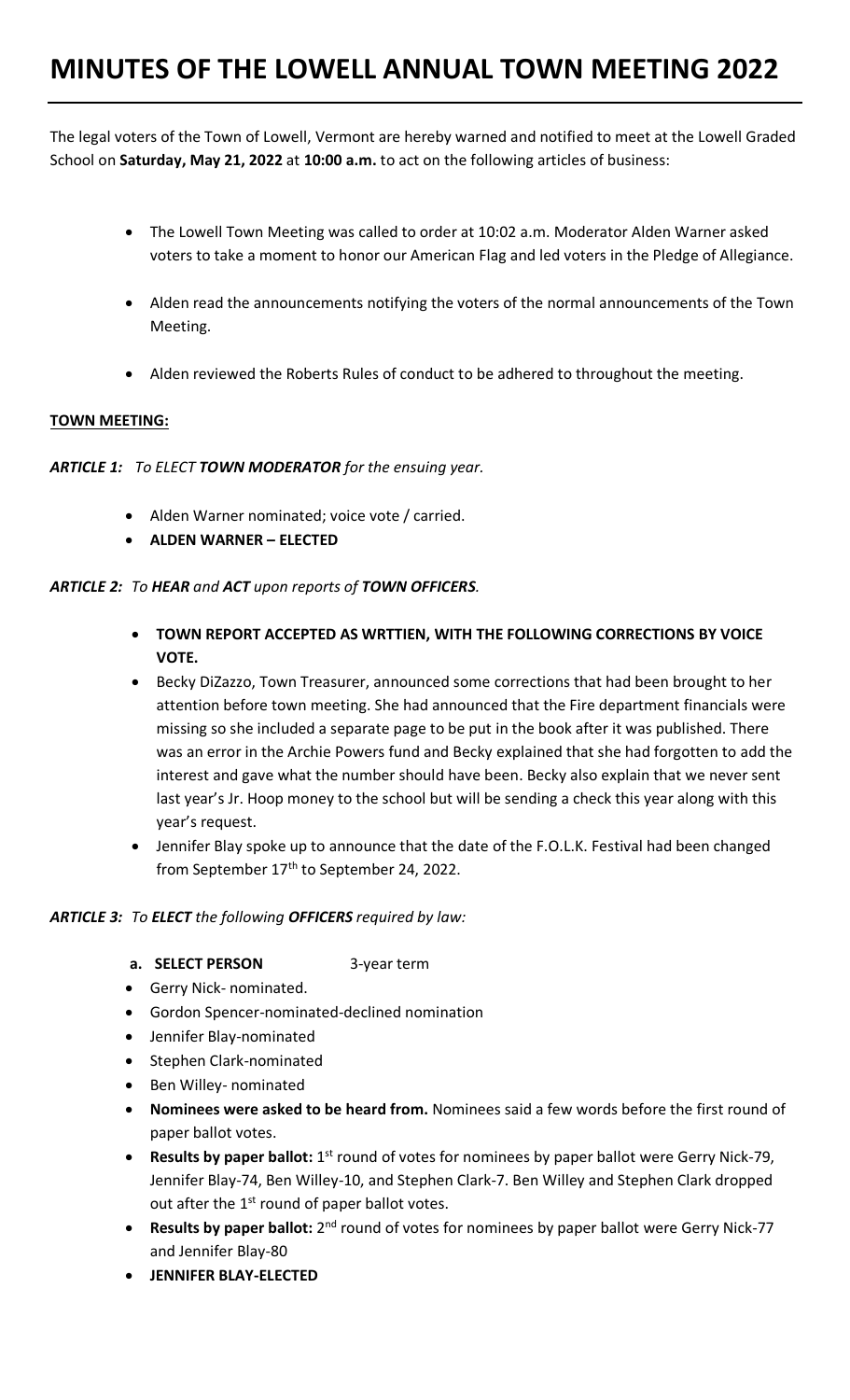### **b. ROAD COMMISSIONER** 3-year term

- Calvin Allen-nominated
- A.J. Sicotte-nominated
- Candidates were asked to speak on their behalf.
- Alden asked Darren to step in for him as temporary Moderator so he could speak on the current road commissioner's behalf.
- **Results by paper ballot:** Calvin Allen-111 A.J. Sicotte-54
- **CALVIN ALLEN-ELECTED**
- Motion was made to suspend the rules and jump to Article 12 due to the fact the Sheriff had to leave the meeting by a certain time.
- Motion was made to pass over Article 12, voice vote was undetermined, show of hands was asked for, results of show of hands was, Yes-34, No-46
- Motion was made to hear from the Sheriff-no objections
- Sheriff Harlow spoke and answered questions from the voters.
- Motion was made to call the question, and seconded, voice vote/carried
- Request for paper ballot/show of hands requested by moderator/request granted by show of more than 7 hands.
- Results listed in Article 12.
- 

**c. LISTER** 3-year term

- Mark Higley- nominated.
- There were no other nominations, the Moderator using unanimous consent, instructed the Clerk to cast one paper ballot for Mark Higley.
- **MARK HIGLEY - ELECTED**

**d. AUDITOR** 3-year term

- Gordon Spencer- nominated.
- Dorothy Spoerl-nominated-declined nomination
- There were no other nominations, the moderator using unanimous consent, instructed the clerk to cast one paper ballot for Gordon Spencer.
- **GORDON SPENCER – ELECTED**
- **e. AUDITOR** 2-year term
- Dorothy Spoerl- nominated
- There were no other nominations, the moderator using unanimous consent, instructed the clerk to cast one paper ballot for Dorothy Spoerl.
- **DOROTHY SPOERL-ELECTED**
- **f. 1 st CONSTABLE** 1-year term
- Ashley Callahan- nominated; voice vote / carried.
- **ASHLEY CALLAHAN – ELECTED**
- **g. 2 nd CONSTABLE** 1-year term
- Lyse McAllister-nominated; voice vote/carried.
- **LYSE MCALLISTER-ELECTED**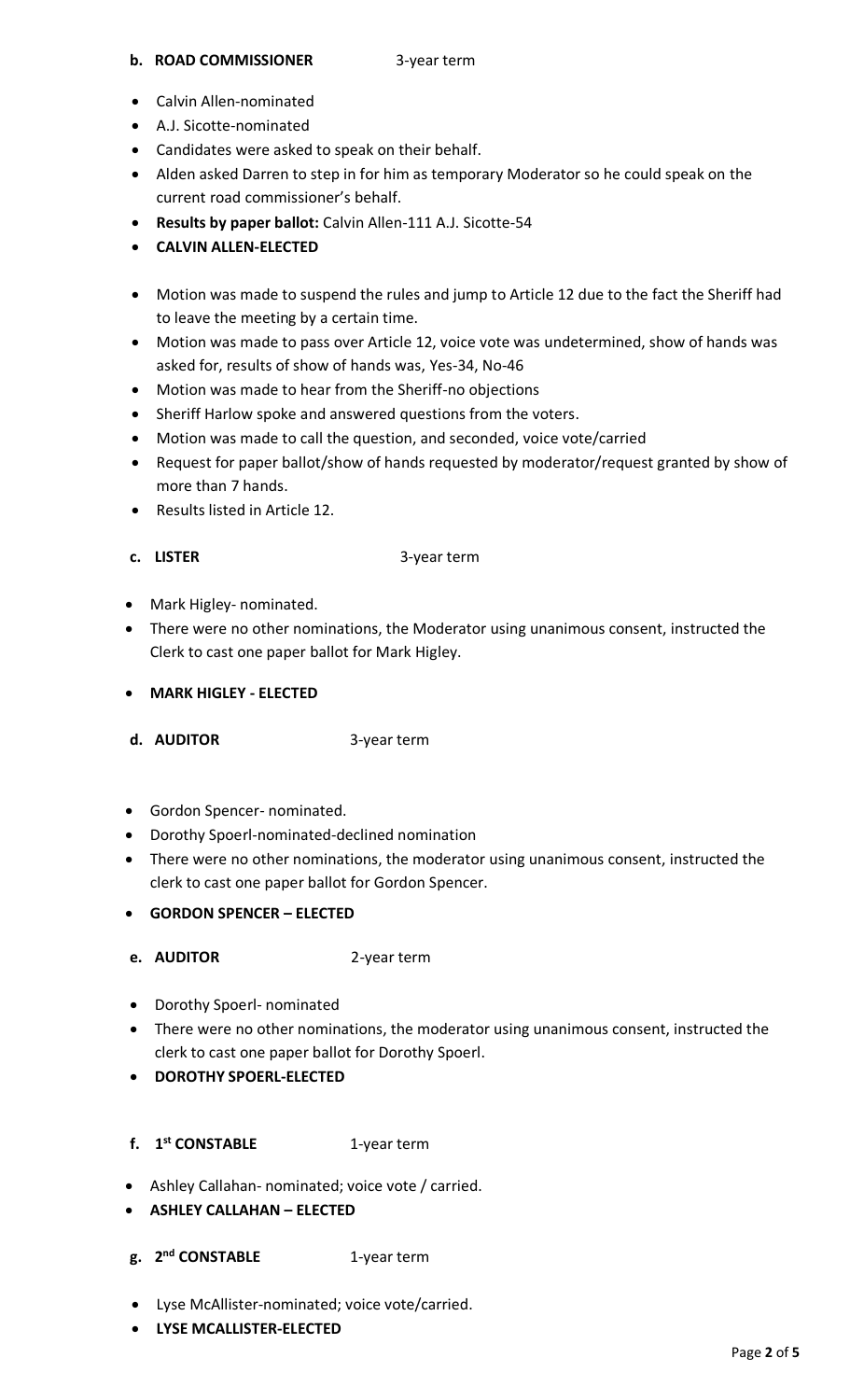- **h. LIBRARY TRUSTEE**
- Gina Arel-nominated; voice vote / carried
- **GINA AREL-ELECTED**

*ARTICLE 4: Shall the legal voters appropriate the sum of \$ 290,000.00 for TOWN EXPENSES AND LIABILITIES (Select Board's Account)?*

- Article moved and seconded**.**
- **Article passed by Voice Vote**

*ARTICLE 5: Shall the legal voters appropriate \$ 140,000.00 plus Vermont State Aid funding for WINTER ROADS?*

- Article moved and seconded.
- **ARTICLE PASSED By Voice Vote.**

 *ARTICLE 6: Shall the legal voters appropriate \$ 140,000.00 plus Vermont State Aid funding for SUMMER ROADS?* 

- Article moved and seconded.
- **ARTICLE PASSED By Voice Vote.**

**ARTICLE 7:** *Shall the legal voters appropriate \$ 33,000.00 for the FIRE DEPARTMENT?*

- *Article moved and seconded*
- *ARTICLE PASSED By Voice Vote*

 *ARTICLE 8: Shall the legal voters appropriate \$ 6,000.00 for the COMMUNITY LIBRARY?*

- Article moved and seconded.
- **ARTICLE PASSED By Voice Vote.**

*ARTICLE 9: Shall the legal voters appropriate \$ 3,000.00 for the LITTLE LEAGUE & T-BALL teams?*

- Article moved and seconded.
- **ARTICLE PASSED BY VOICE VOTE.**
- *ARTICLE 10: Shall the legal voters appropriate \$ 1,000.00 for the JR. HOOP BASKETBALL teams?*
	- Article moved and seconded.
	- **ARTICLE PASSED BY VOICE VOTE**

*ARTICLE 11: Shall the legal voters appropriate the sum of \$ 3,500.00 to the ORLEANS ESSEX VNA & HOSPICE, INC. for the services of Skilled Nursing, Physical Therapy, Speech Therapy, Occupational Therapy, Medical Social Work, Licensed Nurse's Aide, Homemaker, Personal Care Attendant, Hospice, and Maternal Child Health Programs, and other community health programs provided by the Agency?*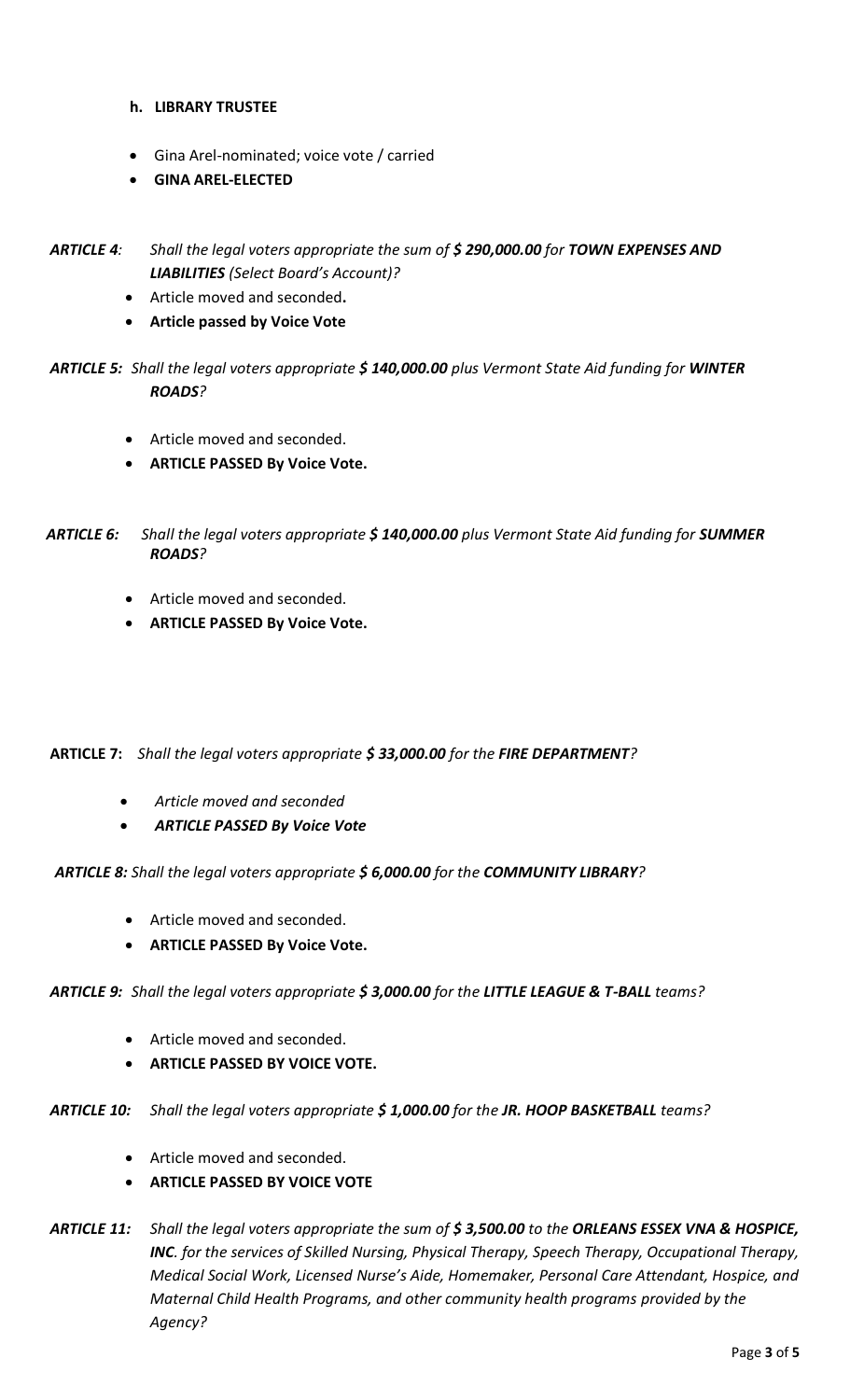- Article moved and seconded
- **ARTICLE PASSED BY VOICE VOTE.**

**ARTICLE 12:** Shall the Town appropriate the sum of **\$11,464.96** for contract services to the **ORLEANS COUNTY SHERIFF'S DEPARTMENT** for law enforcement services and to direct the Select persons to assess a tax over and above the budget to sufficient to meet the same? This will be used for approximately 192 hours of routine patrols, answering complaints, and investigating incidents. It will also cover administrative expenses, including salaries, vehicle, benefits, liability Insurance, maintenance, gasoline, supplies, telephone costs, and crime prevention programs.

- **Article 12 was taken up during article 3: See article 3**
- **Results by paper ballot:** Yes-64 No-33

**ARTICLE 13:** Shall the legal voters appropriate the following sums:

|                | 2021                         | 2022    |                                                 |
|----------------|------------------------------|---------|-------------------------------------------------|
| a)             | \$250                        | \$250   | to AMERICAN RED CROSS                           |
| b)             | $\mathbb{S}$<br>$\mathbf{0}$ | \$50    | to FELINES & FRIENDS                            |
| $\bf c)$       | \$600                        | \$900   | to GREEN MOUNTAIN FARM-to-SCHOOL, INC.          |
| d)             | \$50                         | \$50    | to GREEN UP VERMONT                             |
| $\bf e)$       | \$1000                       | \$1000  | to LAMOILLE COUNTY MENTAL HEALTH                |
| f)             | \$200                        | \$200   | to MISSISQUOI RIVER BASIN ASSOC.                |
| $\mathbf{g}$   | \$300                        | \$300   | to NORTHEAST KINGDOM COUNCIL ON AGING           |
| $\mathbf{h}$   | \$1,758                      | \$1,758 | to NORTHEAST KINGDOM HUMAN SERVICE, INC.        |
| $\mathbf{i}$   | \$200                        | \$200   | to NORTHEAST KINGDOM LEARNING SERVICES, INC.    |
| $\mathbf{j}$   | \$659                        | \$659   | to NORTHEASTERN VT. DEVELOPMENT ASSOCIATION     |
| $\bf k)$       | \$<br>$\bf{0}$               | \$350   | to ORLEANS COUNTY CHILD ADVOCACY CENTER         |
| $\bf{D}$       | \$<br>$\mathbf 0$            | \$500   | to ORLEANS COUNTY CITIZEN ADVOCACY              |
| $\mathbf{m}$ ) | \$500                        | \$500   | to ORLEANS COUNTY FAIR ASSOCIATION-(OCFA)       |
| $\mathbf{n}$   | \$550                        | \$700   | to ORLEANS COUNTY HISTORICAL SOCIETY            |
| $\bf{0}$       | \$500                        | \$500   | to POPE MEMORIAL FRONTIER ANIMAL SHELTER        |
| $\mathbf{p}$   | \$700                        | \$700   | to RURAL COMMUNITY TRANSPORTATION               |
| $\mathbf{q}$   | \$825                        | \$825   | to <b>UMBRELLA</b>                              |
| r)             | \$100                        | \$100   | to VACD - VERMONT RURAL FIRE PROTECTION         |
| S)             | \$200                        | \$200   | to VT ASSOC for the BLIND and VISUALLY IMPAIRED |
| $\mathbf t$    | \$90                         | \$90    | to VT CENTER FOR INDEPENDENT LIVING             |
| $\mathbf{u}$   | \$0                          | \$250   | to VERMONT FAMILY NETWORK                       |
| ${\bf v})$     | \$0                          | \$100   | to VERMONT SYMPHONY ORCHESTRA                   |
|                |                              |         |                                                 |

**\$8,482.00 \$10,182.00 Totals for above appropriations PLEASE NOTE: Individual service reports printed throughout the town report.**

- **Motion was made and seconded to amend or modify the numbers back to 2021 appropriation amounts. Discussion followed.**
- **Motion was made to call the question. No second**
- **Motion was made and seconded to amend the main motion to modify the 2021 amounts that had 0 in 2021 to the following for 2022 : L to \$200, K to \$200, U to \$250, V to \$100, and B to \$50.**
- **Amendment carried by voice vote.**
- **The new total for appropriations is: \$9282.00**
- **ARTICLE PASSED AS AMENDED BY VOICE VOTE.**